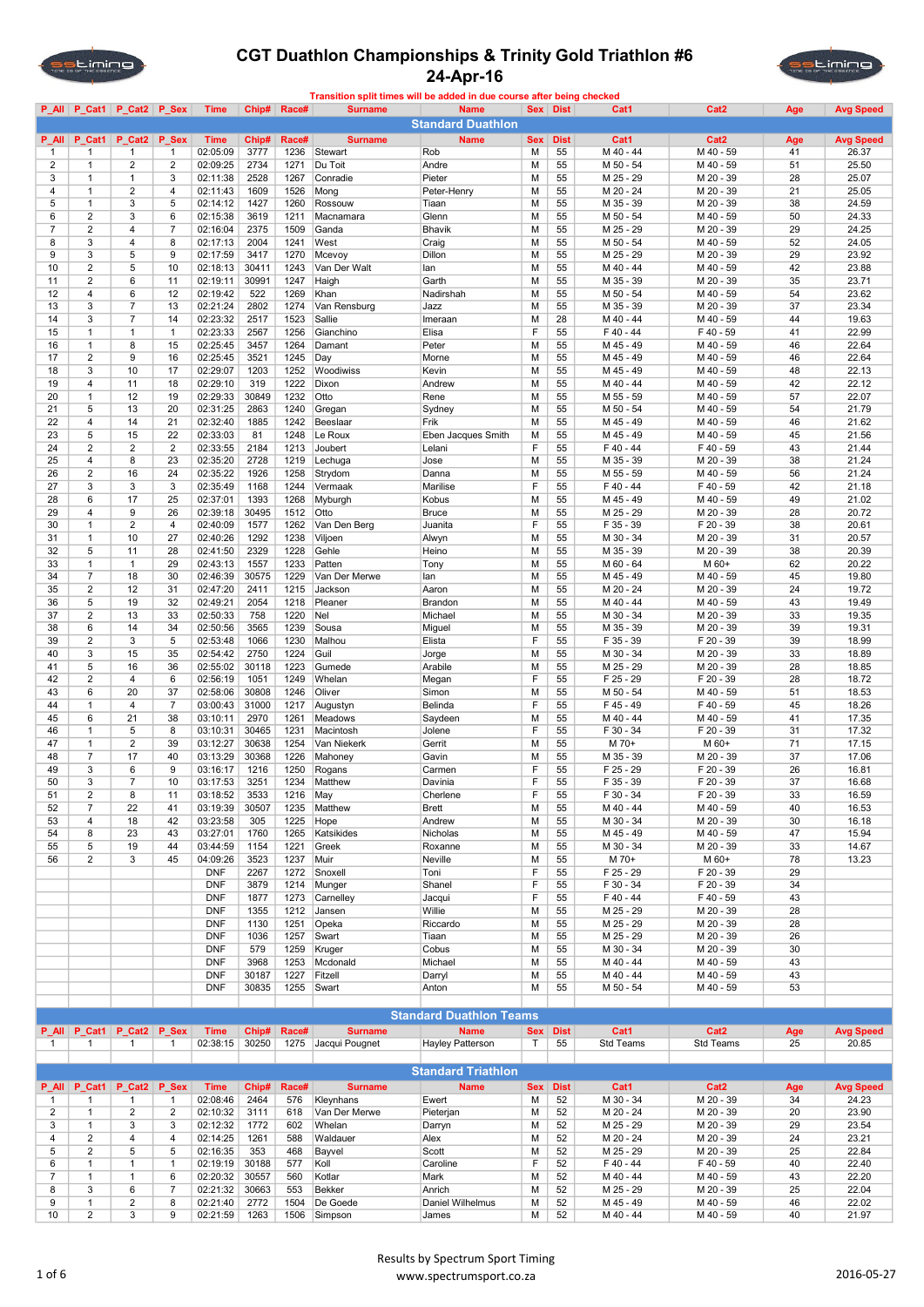

#### CGT Duathlon Championships & Trinity Gold Triathlon #6 24-Apr-16 Transition split times will be added in due course after being checked



| P_All | P_Cat1         | P_Cat2                  | P Sex          | Time                 | Chip# | Race# | <b>Surname</b>  | <b>Name</b> | <b>Sex</b> | <b>Dist</b> | Cat1      | Cat <sub>2</sub> | Age | <b>Avg Speed</b> |
|-------|----------------|-------------------------|----------------|----------------------|-------|-------|-----------------|-------------|------------|-------------|-----------|------------------|-----|------------------|
| 11    | 1              | $\overline{7}$          | 10             | 02:22:32             | 3575  | 494   | <b>Botha</b>    | Jaco        | M          | 52          | M 35 - 39 | M 20 - 39        | 35  | 21.89            |
| 12    | 3              | 4                       | 11             | 02:22:49             | 460   | 579   | Cowlard         | Darryl      | M          | 52          | M 40 - 44 | M 40 - 59        | 40  | 21.85            |
| 13    | $\overline{2}$ | 8                       | 12             | 02:24:45             | 1554  | 567   | Switala         | Thomas      | M          | 52          | M 35 - 39 | M 20 - 39        | 38  | 21.55            |
| 14    | $\overline{2}$ | 5                       | 13             | 02:25:05             | 2649  | 574   | Wolfaardt       | Riaan       | M          | 52          | M 45 - 49 | M 40 - 59        | 47  | 21.50            |
| 15    | 3              | 9                       | 14             | 02:26:07             | 3255  | 1503  | De Goede        | David       | M          | 52          | M 20 - 24 | M 20 - 39        | 20  | 21.35            |
| 16    | 3              | 11                      | 16             | 02:26:15             | 3409  | 594   | Middlewick      | John        | M          | 52          | M 35 - 39 | M 20 - 39        | 36  | 21.33            |
| 17    | $\overline{4}$ | 10                      | 15             | 02:26:15             | 2323  | 616   | Peddle          | Christopher | M          | 52          | M 35 - 39 | M 20 - 39        | 35  | 21.33            |
| 18    | $\overline{4}$ | 6                       | 17             | 02:28:21             | 30856 | 491   | Salkow          | Marc        | M          | 52          | M 40 - 44 | M 40 - 59        | 42  | 21.03            |
| 19    | $\mathbf{1}$   | $\overline{7}$          | 18             | 02:29:16             | 369   | 564   | Daniz           | Milan       | м          | 52          | M 50 - 54 | M 40 - 59        | 50  | 20.90            |
| 20    | $\mathbf{1}$   | $\mathbf{1}$            | $\overline{2}$ | 02:30:14             | 332   | 523   | Leicester       | Johandri    | F          | 52          | F 25 - 29 | F 20 - 39        | 29  | 20.77            |
| 21    | $\overline{2}$ | 12                      | 19             | 02:30:47             | 30059 | 571   | Thorp           | Kyle        | M          | 52          | M 30 - 34 | M 20 - 39        | 32  | 20.69            |
| 22    | $\mathbf{1}$   | $\overline{2}$          | 3              | 02:30:52             | 30914 | 157   | Harrington      | Samantha    | F          | 52          | F 30 - 34 | F 20 - 39        | 34  | 20.68            |
| 23    | $\overline{4}$ | 13                      | 20             | 02:32:43             | 1682  | 512   | Adams           | Wayde       | M          | 52          | M 25 - 29 | M 20 - 39        | 28  | 20.43            |
| 24    | 5              | 14                      | 21             | 02:34:05             | 1305  | 513   | Strout          | Justin      | M          | 52          | M 35 - 39 | M 20 - 39        | 37  | 20.25            |
| 25    | $\overline{2}$ | 8                       | 22             | 02:35:26             | 3737  | 554   | Hamman          | Bobby       | M          | 52          | M 50 - 54 | M 40 - 59        | 54  | 20.07            |
| 26    | 3              | 9                       | 23             | 02:35:42             | 682   | 626   | Veenis          |             | M          | 52          | M 50 - 54 | M 40 - 59        | 53  | 20.04            |
|       |                |                         |                |                      |       |       |                 | Ron         |            |             |           |                  |     |                  |
| 27    | 5              | 10                      | 24             | 02:35:54             | 2803  | 572   | Reynolds        | Quinton     | M          | 52          | M 40 - 44 | M 40 - 59        | 40  | 20.01            |
| 28    | 6              | 11                      | 25             | 02:36:14             | 2711  | 628   | Lochner         | Tobie       | M          | 52          | M 40 - 44 | M 40 - 59        | 40  | 19.97            |
| 29    | 3              | 15                      | 26             | 02:36:35             | 224   | 527   | Maynard         | Giles       | M          | 52          | M 30 - 34 | M 20 - 39        | 30  | 19.93            |
| 30    | 3              | 12                      | 27             | 02:37:10             | 3948  | 471   | Smith           | Dom         | M          | 52          | M 45 - 49 | M 40 - 59        | 47  | 19.85            |
| 31    | 4              | 16                      | 28             | 02:37:23             | 1975  | 451   | Nicholson       | Chris       | M          | 52          | M 30 - 34 | M 20 - 39        | 31  | 19.82            |
| 32    | $\mathbf{1}$   | 3                       | $\overline{4}$ | 02:38:54             | 30738 | 440   | Smith           | Michelle    | F          | 52          | F 35 - 39 | F 20 - 39        | 35  | 19.63            |
| 33    | $\overline{2}$ | $\overline{\mathbf{4}}$ | 5              | 02:39:19             | 30583 | 422   | Loubser         | Wilma       | F          | 52          | F 35 - 39 | F 20 - 39        | 38  | 19.58            |
| 34    | 5              | 17                      | 29             | 02:39:20             | 1731  | 443   | Groenewald      | Niel        | M          | 52          | M 30 - 34 | M 20 - 39        | 31  | 19.58            |
| 35    | 6              | 18                      | 30             | 02:39:42             | 30496 | 480   | White           | Efstathios  | M          | 52          | M 30 - 34 | M 20 - 39        | 31  | 19.54            |
| 36    | $\overline{7}$ | 19                      | 31             | 02:39:53             | 1841  | 501   | Schutte         | Peet        | M          | 52          | M 30 - 34 | M 20 - 39        | 30  | 19.51            |
| 37    | 6              | 20                      | 32             | 02:40:13             | 985   | 479   | <b>Bestbier</b> | Andries     | M          | 52          | M 35 - 39 | M 20 - 39        | 35  | 19.47            |
| 38    | $\overline{2}$ | 5                       | 6              | 02:40:21             | 2600  | 505   | Hazelwood       | Claudia     | F          | 52          | F 30 - 34 | F 20 - 39        | 31  | 19.46            |
| 39    | 8              | 21                      | 33             | 02:40:38             | 3428  | 508   | Macintosh       | Gareth      | M          | 52          | M 30 - 34 | M 20 - 39        | 30  | 19.42            |
| 40    | 5              | 22                      | 34             | 02:40:50             | 3397  | 503   | Van Tonder      | Dane        | м          | 52          | M 25 - 29 | M 20 - 39        | 26  | 19.40            |
| 41    | $\overline{4}$ | 13                      | 35             | 02:41:29             | 2063  | 578   | Nefdt           |             | M          | 52          | M 50 - 54 | M 40 - 59        | 50  | 19.32            |
|       | 9              |                         |                |                      |       |       |                 | Stephen     |            |             | M 30 - 34 |                  |     |                  |
| 42    |                | 23                      | 36             | 02:42:06             | 1649  | 549   | Mong            | Jacques     | M          | 52          |           | M 20 - 39        | 32  | 19.25            |
| 43    | $\overline{4}$ | 14                      | 37             | 02:42:14             | 3035  | 625   | Geypen          | John        | M          | 52          | M 45 - 49 | M 40 - 59        | 45  | 19.23            |
| 44    | 5              | 15                      | 38             | 02:42:19             | 2627  | 542   | Cross           | Deon        | M          | 52          | M 45 - 49 | M 40 - 59        | 46  | 19.22            |
| 45    | 3              | 6                       | $\overline{7}$ | 02:42:30             | 1531  | 431   | Kleu            | Jeanne      | F          | 52          | F 30 - 34 | $F 20 - 39$      | 31  | 19.20            |
| 46    | 10             | 24                      | 39             | 02:43:05             | 30704 | 470   | De Matteis      | Kyle        | M          | 52          | M 30 - 34 | M 20 - 39        | 32  | 19.13            |
| 47    | $\mathbf{1}$   | 16                      | 40             | 02:43:33             | 2677  | 636   | Sparkes         | Endre       | M          | 52          | M 55 - 59 | M 40 - 59        | 55  | 19.08            |
| 48    | 6              | 25                      | 41             | 02:43:38             | 2463  | 644   | De Jongh        | Eben        | M          | 52          | M 25 - 29 | M 20 - 39        | 27  | 19.07            |
| 49    | $\overline{7}$ | 17                      | 42             | 02:44:19             | 30010 | 481   | Heyns           | Gf          | M          | 52          | M 40 - 44 | M 40 - 59        | 44  | 18.99            |
| 50    | 6              | 18                      | 43             | 02:44:26             | 1320  | 570   | Mcjannet        | Robert      | M          | 52          | M 45 - 49 | M 40 - 59        | 48  | 18.97            |
| 51    | $\overline{7}$ | 26                      | 44             | 02:44:33             | 2334  | 452   | Schroder        | Rudolf      | M          | 52          | M 35 - 39 | M 20 - 39        | 38  | 18.96            |
| 52    | 8              | 19                      | 45             | 02:44:50             | 3769  | 483   | Truter          | David       | M          | 52          | M 40 - 44 | M 40 - 59        | 43  | 18.93            |
| 53    | $\overline{7}$ | 20                      | 46             | 02:45:03             | 30518 | 645   | Gnudi           | Marcello    | M          | 52          | M 45 - 49 | M 40 - 59        | 47  | 18.90            |
| 54    | $\overline{2}$ | $\overline{7}$          | 8              | 02:45:17             | 1881  | 485   | <b>Bowes</b>    | Jenna       | F          | 52          | F 25 - 29 | F 20 - 39        | 27  | 18.88            |
| 55    | $\overline{2}$ | $\overline{2}$          | 9              | 02:45:19             | 2999  | 573   | Conradie        | Anella      | F          | 52          | F 40 - 44 | F 40 - 59        | 44  | 18.87            |
| 56    | 3              | 8                       | 10             | 02:45:40             | 3917  | 1529  | Funk            | Kyra        | F          | 52          | F 25 - 29 | F 20 - 39        | 29  | 18.83            |
| 57    | 4              | 9                       | 11             | 02:45:42             | 301   | 477   | Lester          | Desiree     | F          | 52          | F 30 - 34 | F 20 - 39        | 34  | 18.83            |
| 58    | 3              | 3                       | 12             | 02:46:24             | 457   | 563   | Serfontein      |             | F          | 52          | F 40 - 44 | F 40 - 59        | 40  | 18.75            |
|       |                |                         |                |                      |       |       |                 | Franja      |            |             |           |                  |     |                  |
| 59    | 9              | 21                      | 47             | 02:46:25             | 2723  | 598   | Mccallum        | David       | M          | 52          | M 40 - 44 | M 40 - 59        | 41  | 18.75            |
| 60    | 11             | 28                      | 48             | 02:47:06             | 30693 | 543   | Schlebusch      | Jp          | M          | 52          | M 30 - 34 | M 20 - 39        | 34  | 18.67            |
| 61    | 5              | 22                      | 49             | 02:47:54             | 3225  | 604   | Stegmann        | Willie      | M          | 52          | M 50 - 54 | M 40 - 59        | 51  | 18.58            |
| 62    | 10             | 23                      | 50             | 02:48:17             | 3008  | 595   | Peyper          | Ryan        | M          | 52          | M 40 - 44 | M 40 - 59        | 42  | 18.54            |
| 63    | 8              | 29                      | 51             | 02:48:29             | 30976 | 515   | Hagemann        | Strath      | М          | 52          | M 25 - 29 | M 20 - 39        | 28  | 18.52            |
| 64    | 11             | 24                      | 52             | 02:48:42             | 30331 | 632   | Gordon          | Gary        | M          | 52          | M 40 - 44 | M 40 - 59        | 44  | 18.49            |
| 65    | 12             | 25                      | 53             | 02:48:50             | 191   | 504   | Rembold         | Vernon      | М          | 52          | M 40 - 44 | M 40 - 59        | 40  | 18.48            |
| 66    | 12             | 30                      | 54             | 02:48:51             | 882   | 528   | Goddard         | Judy        | M          | 52          | M 30 - 34 | M 20 - 39        | 30  | 18.48            |
| 67    | 13             | 26                      | 55             | 02:49:01             | 2321  | 559   | Matisonn        | Mark        | М          | 52          | M 40 - 44 | M 40 - 59        | 41  | 18.46            |
| 68    | $\mathbf{1}$   | 10                      | 13             | 02:49:15             | 1448  | 449   | Pronk           | Carli       | F          | 52          | F 20 - 24 | F 20 - 39        | 21  | 18.43            |
| 69    | $\overline{4}$ | 31                      | 56             | 02:49:24             | 30943 | 545   | Spies           | Barend      | М          | 52          | M 20 - 24 | M 20 - 39        | 24  | 18.42            |
| 70    | 8              | 27                      | 57             | 02:49:29             | 30698 | 547   | Myburgh         | Willie      | M          | 52          | M 45 - 49 | M 40 - 59        | 48  | 18.41            |
| 71    | $\overline{4}$ | 11                      | 14             | 02:49:34             | 2871  | 514   | Schnetler       | Ashleigh    | F          | 52          | F 25 - 29 | F 20 - 39        | 25  | 18.40            |
| 72    | 13             | 32                      | 58             | 02:49:36             | 30786 | 511   | Lindsay         | lain        | М          | 52          | M 30 - 34 | M 20 - 39        | 34  | 18.40            |
| 73    | 9              | 33                      | 59             | 02:49:41             | 1936  | 507   | Nicholson       | Andrew      | М          | 52          | M 25 - 29 | M 20 - 39        | 29  | 18.39            |
|       | 9              |                         |                |                      |       |       |                 |             |            |             | M 45 - 49 |                  |     |                  |
| 74    |                | 28                      | 60             | 02:50:13<br>02:50:48 | 30733 | 612   | Halliday        | lan         | М          | 52          |           | M 40 - 59        | 46  | 18.33            |
| 75    | 10             | 34                      | 61             |                      | 1105  | 551   | Wiid            | Craig       | M          | 52          | M 25 - 29 | M 20 - 39        | 25  | 18.27            |
| 76    | 6              | 29                      | 62             | 02:51:11             | 30144 | 460   | Tregurtha       | Gary        | M          | 52          | M 50 - 54 | M 40 - 59        | 52  | 18.23            |
| 77    | 8              | 35                      | 63             | 02:51:18             | 30088 | 474   | <b>Barlow</b>   | Simon       | М          | 52          | M 35 - 39 | M 20 - 39        | 35  | 18.21            |
| 78    | 14             | 36                      | 64             | 02:51:45             | 30341 | 426   | Morreira        | Mark        | М          | 52          | M 30 - 34 | M 20 - 39        | 31  | 18.17            |
| 79    | 10             | 30                      | 65             | 02:51:45             | 30959 | 619   | Roediger        | Martin      | M          | 52          | M 45 - 49 | M 40 - 59        | 48  | 18.17            |
| 80    | 14             | 31                      | 66             | 02:51:56             | 3288  | 530   | Ruiter          | Paul        | M          | 52          | M 40 - 44 | M 40 - 59        | 44  | 18.15            |
| 81    | 11             | 37                      | 67             | 02:52:35             | 3643  | 455   | Heymans         | Hendrik     | M          | 52          | M 25 - 29 | M 20 - 39        | 26  | 18.08            |
| 82    | 11             | 32                      | 68             | 02:52:55             | 2482  | 593   | Lamont          | Wayne       | М          | 52          | M 45 - 49 | M 40 - 59        | 45  | 18.04            |
| 83    | $\overline{7}$ | 33                      | 69             | 02:53:08             | 30372 | 472   | Savage          | David       | М          | 52          | M 50 - 54 | M 40 - 59        | 52  | 18.02            |
| 84    | 3              | 12                      | 15             | 02:53:39             | 30414 | 630   | Cronje          | Christie    | F          | 52          | F 35 - 39 | F 20 - 39        | 38  | 17.97            |
| 85    | 12             | 38                      | 70             | 02:53:41             | 2925  | 448   | Venter          | Darren      | M          | 52          | M 25 - 29 | M 20 - 39        | 25  | 17.96            |
| 86    | 15             | 39                      | 71             | 02:53:57             | 892   | 456   | <b>Botes</b>    | Johann      | М          | 52          | M 30 - 34 | M 20 - 39        | 33  | 17.94            |
| 87    | $\overline{2}$ | 34                      | 72             | 02:54:40             | 30352 | 155   | O'Brien         | Eugene      | М          | 52          | M 55 - 59 | M 40 - 59        | 56  | 17.86            |
| 88    | $\mathbf{1}$   | $\mathbf{1}$            | 73             | 02:54:41             | 3036  | 623   | Cederwall       | Ross        | M          | 52          | M 65 - 69 | M 60+            | 68  | 17.86            |
| 89    | 15             | 35                      | 74             | 02:54:55             | 1151  | 600   | De Nobrega      | Joao        | M          | 52          | M 40 - 44 | M 40 - 59        | 43  | 17.84            |
| 90    | 13             | 40                      | 75             | 02:55:04             | 30919 | 447   | Thompson        | Simon       | M          | 52          | M 25 - 29 | M 20 - 39        | 29  | 17.82            |
| 91    | 14             | 41                      | 76             | 02:55:28             | 3278  | 475   | Swanepoel       | Stephan     | M          | 52          | M 25 - 29 | M 20 - 39        | 26  | 17.78            |
|       | 16             | 42                      |                |                      |       | 487   |                 |             | М          | 52          | M 30 - 34 |                  |     |                  |
| 92    |                |                         | 77             | 02:55:44             | 3826  |       | Calitz          | Sean        |            |             |           | M 20 - 39        | 34  | 17.75            |
| 93    | 9              | 43                      | 78             | 02:55:46             | 3304  | 502   | Grainger        | Brendon     | M          | 52          | M 35 - 39 | M 20 - 39        | 38  | 17.75            |
| 94    | 5              | 13                      | 16             | 02:55:59             | 30743 | 607   | Blignaut        | Lukie       | F          | 52          | F 25 - 29 | F 20 - 39        | 26  | 17.73            |
| 95    | 6              | 14                      | 17             | 02:57:52             | 30711 | 457   | Steyn           | Somarie     | F          | 52          | F 25 - 29 | F 20 - 39        | 26  | 17.54            |
| 96    | 12             | 36                      | 79             | 02:58:23 30354       |       | 643   | Burger          | Jaco        | М          | 52          | M 45 - 49 | M 40 - 59        | 48  | 17.49            |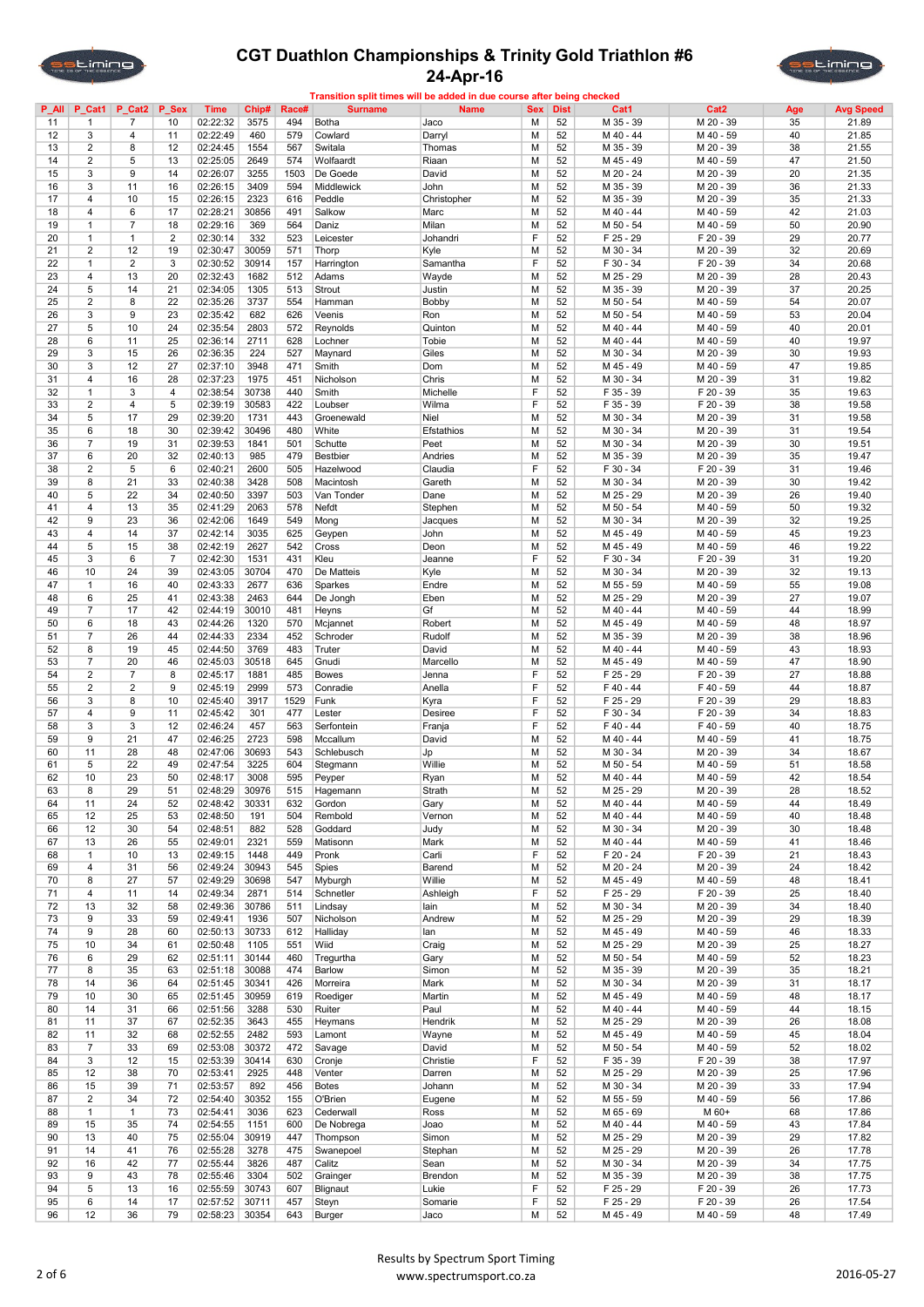



| $P$ All | P_Cat1         | P_Cat2         | P_Sex | Time     | Chip# | Race# | <b>Surname</b>      | <b>Name</b>     | <b>Sex</b> | <b>Dist</b> | Cat1        | Cat <sub>2</sub> | Age | <b>Avg Speed</b> |
|---------|----------------|----------------|-------|----------|-------|-------|---------------------|-----------------|------------|-------------|-------------|------------------|-----|------------------|
| 97      | 17             | 44             | 80    | 02:58:29 | 30237 | 518   | Maclean             | Christopher     | M          | 52          | M 30 - 34   | M 20 - 39        | 32  | 17.48            |
| 98      | 18             | 45             | 81    | 02:58:41 | 26    | 589   | Peters              | Adam            | M          | 52          | M 30 - 34   | M 20 - 39        | 32  | 17.46            |
| 99      | 19             | 46             | 82    | 02:59:09 | 1499  | 548   | Van Der Knaap       | Andrew          | M          | 52          | M 30 - 34   | M 20 - 39        | 31  | 17.42            |
| 100     | 3              | 37             | 83    | 02:59:38 | 30591 | 1501  | Hepburn-Brown       | David           | M          | 52          | M 55 - 59   | M 40 - 59        | 56  | 17.37            |
| 101     | $\overline{4}$ | $\overline{4}$ | 18    | 02:59:45 | 30439 | 516   | Holland             | Linda           | F          | 52          | F40-44      | F 40 - 59        | 42  | 17.36            |
| 102     | 16             | 38             | 84    | 03:00:18 | 30141 | 429   | Siddall             | Mark            | M          | 52          | M 40 - 44   | M 40 - 59        | 40  | 17.30            |
| 103     | 17             | 39             | 85    | 03:00:22 | 2813  | 466   | Geldenhuys          | Ivor            | M          | 52          | M 40 - 44   | M 40 - 59        | 40  | 17.30            |
| 104     | 15             | 47             | 86    | 03:00:28 | 797   | 522   | Leicester           | Henry           | M          | 52          | M 25 - 29   | M 20 - 39        | 29  | 17.29            |
| 105     | 16             | 48             | 87    |          | 30977 | 585   | Kirkland            |                 | M          | 52          |             |                  | 29  | 17.24            |
|         |                |                |       | 03:00:57 |       |       |                     | Mathew          |            |             | M 25 - 29   | M 20 - 39        |     |                  |
| 106     | 18             | 40             | 88    | 03:01:19 | 3201  | 614   | Vollmer             | Heinz           | M          | 52          | M 40 - 44   | M 40 - 59        | 42  | 17.21            |
| 107     | 5              | 5              | 19    | 03:01:43 | 1283  | 462   | Skweyiya            | Thuto           | F          | 52          | F40-44      | F 40 - 59        | 44  | 17.17            |
| 108     | $\overline{7}$ | 15             | 20    | 03:02:05 | 3504  | 634   | Cryer               | Nikita          | F          | 52          | F 25 - 29   | F 20 - 39        | 26  | 17.14            |
| 109     | 8              | 16             | 21    | 03:04:02 | 30085 | 484   | Pelser              | Claire          | F          | 52          | F 25 - 29   | F 20 - 39        | 26  | 16.95            |
| 110     | 10             | 49             | 89    | 03:04:08 | 2892  | 562   | Spolander           | <b>Bradley</b>  | M          | 52          | M 35 - 39   | M 20 - 39        | 38  | 16.94            |
| 111     | 11             | 50             | 90    | 03:04:26 | 2044  | 569   | Silverman           | Grant           | M          | 52          | M 35 - 39   | M 20 - 39        | 37  | 16.92            |
| 112     | 19             | 41             | 91    | 03:04:36 | 2167  | 550   | <b>Bruyns</b>       | Dion            | M          | 52          | M 40 - 44   | M 40 - 59        | 41  | 16.90            |
| 113     | 17             | 51             | 92    | 03:04:38 | 1430  | 609   | Frantzeskou         | Michael         | M          | 52          | M 25 - 29   | M 20 - 39        | 27  | 16.90            |
| 114     | $\overline{4}$ | 17             | 22    | 03:05:24 | 30605 | 488   | Serfontein          | Michelle        | F          | 52          | F 35 - 39   | F 20 - 39        | 39  | 16.83            |
| 115     | 12             | 52             | 93    | 03:05:57 | 3928  | 151   | <b>Bothma</b>       | Stefan          | M          | 52          | M 35 - 39   | M 20 - 39        | 36  | 16.78            |
| 116     | 6              | 6              | 23    | 03:06:31 | 1729  | 629   | <b>Dickens</b>      | Michelle        | F          | 52          | F40-44      | F 40 - 59        | 42  | 16.73            |
| 117     | 5              | 18             | 24    | 03:06:33 | 30447 | 496   | Mcarthur            | Jenna           | F          | 52          | F 30 - 34   | F 20 - 39        | 30  | 16.72            |
| 118     | 20             | 42             | 94    | 03:06:41 | 3024  | 536   | Butowsky            | Ryan            | M          | 52          | M 40 - 44   | M 40 - 59        | 42  | 16.71            |
|         |                | 43             |       |          |       |       |                     |                 |            | 52          | M 40 - 44   | M 40 - 59        | 42  |                  |
| 119     | 21             |                | 95    | 03:06:51 | 2857  | 482   | Schutte             | Ruan            | M          |             |             |                  |     | 16.70            |
| 120     | 13             | 44             | 96    | 03:07:06 | 1055  | 627   | Capkovic            | Jorge           | M          | 52          | M 45 - 49   | M 40 - 59        | 48  | 16.68            |
| 121     | 18             | 53             | 97    | 03:08:50 | 2457  | 476   | Botha               | Jono            | M          | 52          | M 25 - 29   | M 20 - 39        | 26  | 16.52            |
| 122     | 9              | 19             | 25    | 03:08:59 | 379   | 558   | Cumming             | Marie-Victoire  | F          | 52          | F 25 - 29   | F 20 - 39        | 29  | 16.51            |
| 123     | 20             | 54             | 98    | 03:09:14 | 3743  | 454   | Gordon              | Dylan           | M          | 52          | M 30 - 34   | M 20 - 39        | 30  | 16.49            |
| 124     | $\overline{7}$ | $\overline{7}$ | 26    | 03:09:15 | 669   | 615   | Vollmer             | Leeanda         | F          | 52          | F40-44      | F 40 - 59        | 42  | 16.49            |
| 125     | 13             | 55             | 99    | 03:09:18 | 2333  | 524   | Whittington         | Mark            | M          | 52          | M 35 - 39   | M 20 - 39        | 37  | 16.48            |
| 126     | 14             | 45             | 100   | 03:09:24 | 30048 | 493   | Abrahams            | Paul            | M          | 52          | M 45 - 49   | M 40 - 59        | 45  | 16.47            |
| 127     | 19             | 56             | 101   | 03:10:45 | 30425 | 420   | Neethling           | Altus           | M          | 52          | M 25 - 29   | M 20 - 39        | 27  | 16.36            |
| 128     | 6              | 20             | 27    |          |       |       | <b>Bestbier</b>     |                 | F          | 52          | F 30 - 34   | F 20 - 39        | 34  | 16.35            |
|         |                |                |       | 03:10:48 | 1275  | 478   |                     | Christelle      |            |             |             |                  |     |                  |
| 129     | 21             | 57             | 102   | 03:11:32 | 3396  | 453   | Eddie               | Charl           | M          | 52          | M 30 - 34   | M 20 - 39        | 34  | 16.29            |
| 130     | 5              | 21             | 28    | 03:12:03 | 3909  | 610   | Lotz                | Shelley         | F          | 52          | F 35 - 39   | F 20 - 39        | 39  | 16.25            |
| 131     | 10             | 22             | 29    | 03:12:04 | 3043  | 459   | Cowan               | Karyn           | F          | 52          | F 25 - 29   | F 20 - 39        | 27  | 16.24            |
| 132     | 14             | 58             | 103   | 03:12:09 | 3717  | 434   | Tarira              | Fungai          | M          | 52          | M 35 - 39   | M 20 - 39        | 38  | 16.24            |
| 133     | 5              | 59             | 104   | 03:12:36 | 236   | 521   | Troskie             | Christian       | M          | 52          | M 20 - 24   | M 20 - 39        | 23  | 16.20            |
| 134     | 1              | 8              | 30    | 03:12:50 | 2086  | 561   | Condie              | Claudia         | F          | 52          | F 45 - 49   | F 40 - 59        | 48  | 16.18            |
| 135     | 15             | 60             | 105   | 03:12:51 | 1896  | 592   | Jeanes              | Clinton         | M          | 52          | M 35 - 39   | M 20 - 39        | 39  | 16.18            |
| 136     | 22             | 61             | 106   | 03:13:05 | 30559 | 509   | Welman              | Philip          | M          | 52          | M 30 - 34   | M 20 - 39        | 32  | 16.16            |
| 137     | $\overline{2}$ | 9              | 31    | 03:13:33 | 1247  | 617   | Grobler             | Ansie           | F          | 52          | F45-49      | F 40 - 59        | 48  | 16.12            |
|         |                |                |       |          |       |       |                     |                 | F          |             |             |                  |     |                  |
| 138     | $\overline{7}$ | 23             | 32    | 03:13:51 | 304   | 531   | Joubert             | Jeanne          |            | 52          | F 30 - 34   | F 20 - 39        | 31  | 16.09            |
| 139     | 8              | 24             | 33    | 03:14:31 | 33    | 490   | Annegarn            | <b>Brigitta</b> | F          | 52          | F 30 - 34   | F 20 - 39        | 31  | 16.04            |
| 140     | 20             | 62             | 107   | 03:15:08 | 1290  | 1520  | Vd Westhuizen       | Gerard          | M          | 52          | M 25 - 29   | M 20 - 39        | 25  | 15.99            |
| 141     | 11             | 25             | 34    | 03:15:08 | 30351 | 428   | Meizli              | Tammy-Lee       | F          | 52          | F 25 - 29   | F 20 - 39        | 27  | 15.99            |
| 142     | 16             | 63             | 108   | 03:15:20 | 30633 | 498   | Ramuedzisi          | Denga           | M          | 52          | M 35 - 39   | M 20 - 39        | 38  | 15.97            |
| 143     | 23             | 64             | 109   | 03:15:51 | 30224 | 532   | Evans               | Christopher     | M          | 52          | M 30 - 34   | M 20 - 39        | 30  | 15.93            |
| 144     | 9              | 26             | 35    | 03:16:37 | 1265  | 581   | Louw                | Rianna          | F          | 52          | F 30 - 34   | F 20 - 39        | 34  | 15.87            |
| 145     | 15             | 46             | 110   | 03:16:46 | 3218  | 624   | Jorgensen           | Wayne           | M          | 52          | M 45 - 49   | M 40 - 59        | 45  | 15.86            |
| 146     | 17             | 65             | 111   | 03:18:02 | 2185  | 546   | Atkinson            | Craig           | M          | 52          | M 35 - 39   | M 20 - 39        | 36  | 15.75            |
| 147     | 10             | 27             | 36    | 03:18:05 | 1662  | 458   | Sartori             | Amy             | F          | 52          | F 30 - 34   | F 20 - 39        | 30  | 15.75            |
| 148     | 22             | 47             | 112   | 03:18:28 | 3102  | 535   | Goldstein           | Lior            | M          | 52          | M 40 - 44   | M 40 - 59        | 42  | 15.72            |
| 149     | 21             | 66             | 113   |          | 885   | 611   |                     |                 | M          | 52          |             |                  | 26  |                  |
|         |                |                |       | 03:18:46 |       |       | <b>Brink</b>        | Nicholas        |            |             | M 25 - 29   | M 20 - 39        |     | 15.70            |
| 150     | 24             | 67             | 114   | 03:18:51 | 30143 | 586   | Dresselhaus         | Sascha          | М          | 52          | M 30 - 34   | M 20 - 39        | 32  | 15.69            |
| 151     | 11             | 28             | 37    | 03:19:23 | 2439  | 641   | Mayger              | Alethea         | F          | 52          | F 30 - 34   | F 20 - 39        | 32  | 15.65            |
| 152     | 25             | 69             | 116   | 03:19:34 | 1942  | 506   | Stander             | Benjamin        | M          | 52          | M 30 - 34   | M 20 - 39        | 33  | 15.63            |
| 153     | 18             | 68             | 115   | 03:19:34 | 520   | 622   | Höll                | Andre           | M          | 52          | M 35 - 39   | M 20 - 39        | 39  | 15.63            |
| 154     | 16             | 48             | 117   | 03:19:39 | 30762 | 621   | Pienaar             | Jacques         | M          | 52          | M 45 - 49   | M 40 - 59        | 46  | 15.63            |
| 155     | 12             | 30             | 39    | 03:19:56 | 30927 | 469   | Morreira            | Megan           | F          | 52          | F 25 - 29   | F 20 - 39        | 28  | 15.61            |
| 156     | 13             | 29             | 38    | 03:19:56 | 3289  | 492   | Maynard             | Isla            | F          | 52          | F 25 - 29   | F 20 - 39        | 28  | 15.61            |
| 157     | 14             | 31             | 40    | 03:20:38 | 1703  | 520   | Bosman              | Charlotte       | F          | 52          | F 25 - 29   | F 20 - 39        | 25  | 15.55            |
| 158     | 22             | 70             | 118   | 03:20:40 | 1933  | 432   | Olivier             | Ernest          | M          | 52          | M 25 - 29   | M 20 - 39        | 26  | 15.55            |
| 159     | 23             | 71             | 119   | 03:20:47 | 18    | 442   | Fourie              | Stephan         | M          | 52          | M 25 - 29   | M 20 - 39        | 29  | 15.54            |
| 160     | 24             | 72             | 120   | 03:20:49 | 2886  | 556   | Fourie              | Andre           | M          | 52          | M 25 - 29   | M 20 - 39        | 25  | 15.54            |
| 161     | 8              | 49             | 121   | 03:21:44 | 2446  | 439   | Pattison            | Craig           | M          | 52          | M 50 - 54   | M 40 - 59        | 50  | 15.47            |
| 162     | 3              | 10             | 41    | 03:21:59 | 30486 | 510   | Michelson           | Louise          | F          | 52          | F 45 - 49   | F 40 - 59        | 47  | 15.45            |
|         |                |                |       |          |       |       |                     |                 |            |             | M 35 - 39   |                  |     |                  |
| 163     | 19             | 73             | 122   | 03:22:57 | 30836 | 1514  | Peters              | Gareth          | M          | 52          |             | M 20 - 39        | 36  | 15.37            |
| 164     | 25             | 74             | 123   | 03:23:04 | 3728  | 1524  | Le Roux             | Jason           | M          | 52          | M 25 - 29   | M 20 - 39        | 25  | 15.36            |
| 165     | 1              | 11             | 42    | 03:23:13 | 3850  | 465   | Botha               | Louise          | F          | 52          | F 50 - 54   | F 40 - 59        | 54  | 15.35            |
| 166     | 23             | 50             | 124   | 03:23:50 | 30510 | 575   | <b>Bishop</b>       | Karl            | M          | 52          | M 40 - 44   | M 40 - 59        | 40  | 15.31            |
| 167     | 26             | 75             | 126   | 03:24:49 | 2873  | 519   | Cohen               | Zachary         | M          | 52          | M 25 - 29   | M 20 - 39        | 29  | 15.23            |
| 168     | 26             | 76             | 125   | 03:24:49 | 3244  | 526   | Blignaut            | Jean-Pierre     | M          | 52          | M 30 - 34   | M 20 - 39        | 32  | 15.23            |
| 169     | 27             | 77             | 127   | 03:24:56 | 3789  | 533   | Olivier             | Francois        | M          | 52          | M 25 - 29   | M 20 - 39        | 29  | 15.22            |
| 170     | 27             | 78             | 128   | 03:25:22 | 3588  | 525   | <b>Strauss</b>      | Lambert         | M          | 52          | M 30 - 34   | M 20 - 39        | 32  | 15.19            |
| 171     | 6              | 32             | 43    | 03:25:55 | 30936 | 640   | Thompson            | Stephanie       | F          | 52          | F 35 - 39   | F 20 - 39        | 36  | 15.15            |
| 172     | 24             | 51             | 129   | 03:26:08 | 1164  | 497   | Saloner             | Chad            | M          | 52          | M 40 - 44   | M 40 - 59        | 41  | 15.14            |
| 173     | 1              | 12             | 44    | 03:26:31 | 443   | 608   | Shunn               |                 | F          | 52          | F 54 - 59   | F 40 - 59        | 57  | 15.11            |
|         |                |                |       |          |       |       |                     | Jayne           |            |             |             |                  |     |                  |
| 174     | 20             | 79             | 130   | 03:26:38 | 30932 | 473   | Van Tonder          | Marco           | M          | 52          | M 35 - 39   | M 20 - 39        | 35  | 15.10            |
| 175     | 28             | 80             | 131   | 03:28:15 | 30666 | 591   | Danon               | David           | M          | 52          | M 25 - 29   | M 20 - 39        | 28  | 14.98            |
| 176     | 28             | 81             | 132   | 03:28:36 | 1348  | 605   | Hubner              | Jason           | М          | 52          | M 30 - 34   | M 20 - 39        | 32  | 14.96            |
| 177     | 29             | 82             | 133   | 03:29:25 | 30845 | 430   | Breytenbach         | Jacobus         | M          | 52          | M 25 - 29   | M 20 - 39        | 28  | 14.90            |
| 178     | 12             | 33             | 45    | 03:29:47 | 1887  | 489   | Hemphill            | Candice         | F          | 52          | F 30 - 34   | F 20 - 39        | 33  | 14.87            |
| 179     | 8              | 13             | 46    | 03:30:13 | 30818 | 529   | Pretorius           | Anne-Marie      | F          | 52          | F40-44      | F 40 - 59        | 43  | 14.84            |
| 180     | 17             | 52             | 134   | 03:30:31 | 817   | 463   | Skweyiya            | Nkululeko       | М          | 52          | M 45 - 49   | M 40 - 59        | 48  | 14.82            |
| 181     | $\mathbf{1}$   | $\mathbf{1}$   | 47    | 03:30:51 | 209   | 587   | Hunt                | Dot             | F          | 52          | $F 60 - 64$ | F 60+            | 63  | 14.80            |
| 182     | $\overline{4}$ | 14             | 48    | 03:31:29 | 3736  | 539   | Vollmerhaus-Everitt | Nicky           | F          | 52          | F 45 - 49   | F 40 - 59        | 46  | 14.75            |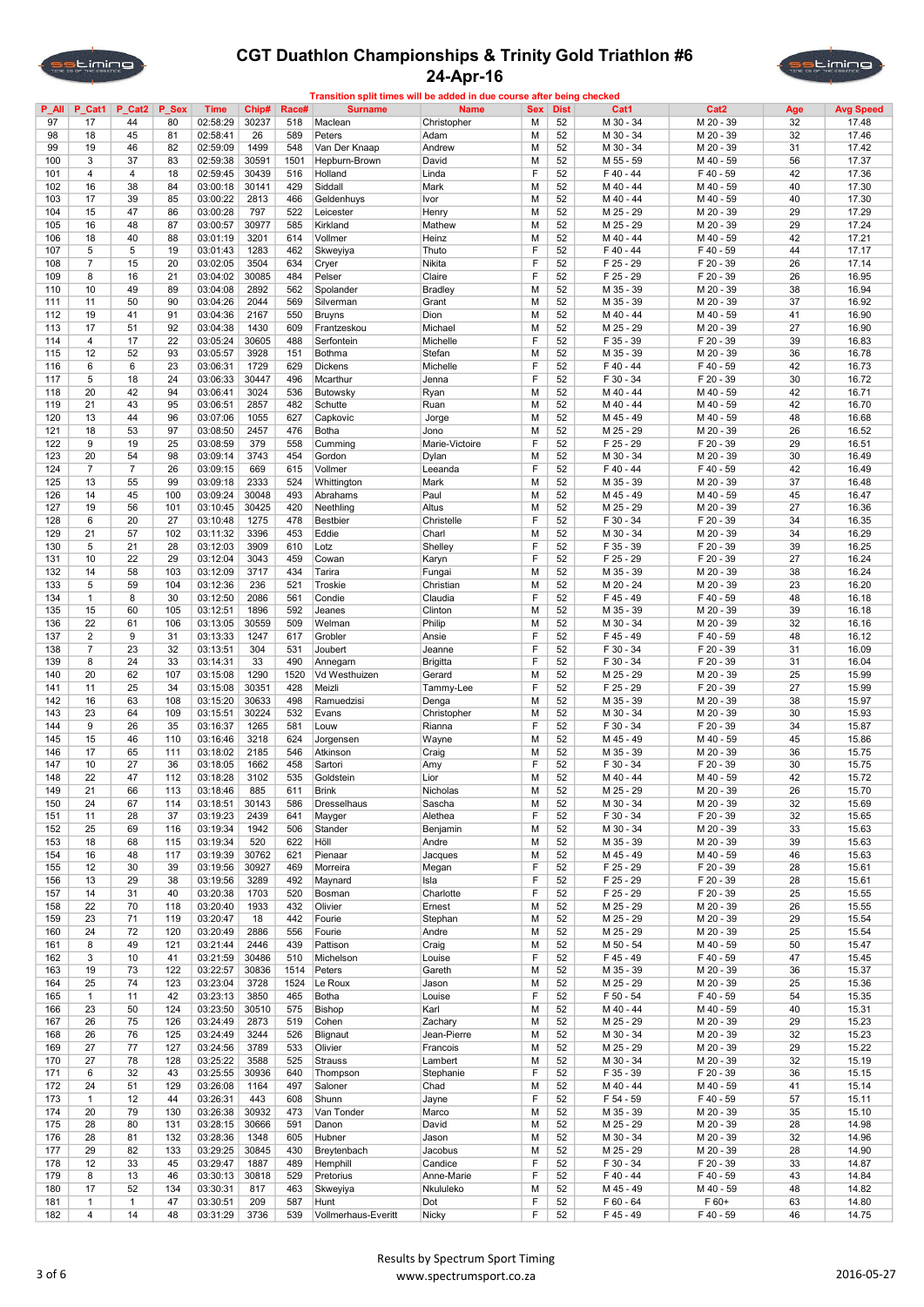



|                |                         |                |                  |             |       |       | Transition split times will be added in due course after being checked |                                 |            |             |                      |                      |             |                     |
|----------------|-------------------------|----------------|------------------|-------------|-------|-------|------------------------------------------------------------------------|---------------------------------|------------|-------------|----------------------|----------------------|-------------|---------------------|
| $P$ All        | $P_{at1}$               | P_Cat2         | P_Sex            | Time        | Chip# | Race# | <b>Surname</b>                                                         | <b>Name</b>                     | <b>Sex</b> | <b>Dist</b> | Cat1                 | Cat <sub>2</sub>     | Age         | <b>Avg Speed</b>    |
| 183            | 4                       | 53             | 135              | 03:31:33    | 30254 | 538   | Bosman                                                                 | Marthinus Jacob                 | M          | 52          | M 55 - 59            | M 40 - 59            | 58          | 14.75               |
|                |                         |                |                  |             |       |       |                                                                        |                                 |            |             |                      |                      |             |                     |
| 184            | 9                       | 15             | 49               | 03:32:05    | 2546  | 637   | Lopes                                                                  | Kerry                           | F          | 52          | F 40 - 44            | F 40 - 59            | 42          | 14.71               |
| 185            | 30                      | 83             | 136              | 03:33:09    | 3187  | 450   | Pearce                                                                 | Phillip                         | M          | 52          | M 25 - 29            | M 20 - 39            | 27          | 14.64               |
| 186            | 18                      | 54             | 137              | 03:33:14    | 589   | 606   | Gartland                                                               | Patrick                         | M          | 52          | M 45 - 49            | M 40 - 59            | 48          | 14.63               |
|                |                         |                |                  |             |       |       |                                                                        |                                 |            |             |                      |                      |             |                     |
| 187            | 29                      | 84             | 138              | 03:33:40    | 3582  | 631   | Da Gama                                                                | Christopher                     | M          | 52          | M 30 - 34            | M 20 - 39            | 32          | 14.60               |
| 188            | 13                      | 34             | 50               | 03:36:46    | 1833  | 446   | Du Rand                                                                | Giselle                         | F          | 52          | F 30 - 34            | F 20 - 39            | 30          | 14.39               |
| 189            | 15                      | 35             | 51               | 03:40:11    | 2799  | 435   | De Mello Koch                                                          | Ellen                           | F          | 52          | F 25 - 29            | F 20 - 39            | 26          | 14.17               |
|                |                         | 85             |                  | 03:40:37    |       |       |                                                                        |                                 |            |             |                      |                      |             |                     |
| 190            | 31                      |                | 139              |             | 2588  | 557   | Walters                                                                | Derek                           | M          | 52          | M 25 - 29            | M 20 - 39            | 25          | 14.14               |
| 191            | 21                      | 87             | 141              | 03:42:08    | 30627 | 565   | Marmol                                                                 | Damien                          | M          | 52          | M 35 - 39            | M 20 - 39            | 37          | 14.05               |
| 192            | 30                      | 86             | 140              | 03:42:08    | 1535  | 552   | Hyam                                                                   | Kyle                            | M          | 52          | M 30 - 34            | M 20 - 39            | 30          | 14.05               |
| 193            | 14                      | 36             | 52               | 03:42:25    | 2306  | 421   | Krone                                                                  | Jessica                         | F          | 52          | F 30 - 34            | F 20 - 39            | 30          | 14.03               |
|                |                         |                |                  |             |       |       |                                                                        |                                 |            |             |                      |                      |             |                     |
| 194            | 6                       | 88             | 142              | 03:42:41    | 30894 | 467   | Rudman                                                                 | Byron                           | M          | 52          | M 20 - 24            | M 20 - 39            | 24          | 14.01               |
| 195            | 16                      | 37             | 53               | 03:43:20    | 3782  | 437   | Neethling                                                              | Nastasja                        | F          | 52          | F 25 - 29            | F 20 - 39            | 28          | 13.97               |
| 196            | 10                      | 16             | 54               | 03:47:45    | 3700  | 499   | Katsikides                                                             | Nikki Taryn                     | F          | 52          | F 40 - 44            | F 40 - 59            | 40          | 13.70               |
|                |                         |                |                  |             |       |       |                                                                        |                                 |            |             |                      | $F$ 40 - 59          |             |                     |
| 197            | 11                      | 17             | 55               | 03:49:46    | 30367 | 486   | Nyamuda                                                                | Tracy                           | F          | 52          | F40-44               |                      | 41          | 13.58               |
| 198            | $\overline{2}$          | 38             | 56               | 03:49:47    | 1661  | 599   | Scheepers                                                              | Deirdre                         | F          | 52          | F 20 - 24            | F 20 - 39            | 23          | 13.58               |
| 199            | 25                      | 55             | 143              | 03:54:03    | 2743  | 613   | Reilly                                                                 | Keiran                          | M          | 52          | M 40 - 44            | M 40 - 59            | 41          | 13.33               |
| 200            | 26                      | 56             | 144              | 03:54:04    | 30061 | 639   | Michaletos                                                             | Jed                             | M          | 52          | M 40 - 44            | M 40 - 59            | 40          | 13.33               |
|                |                         |                |                  |             |       |       |                                                                        |                                 |            |             |                      |                      |             |                     |
| 201            | 31                      | 89             | 145              | 03:55:34    | 735   | 566   | Ramos                                                                  | Derek                           | M          | 52          | M 30 - 34            | M 20 - 39            | 33          | 13.24               |
| 202            | 5                       | 18             | 57               | 03:58:44    | 30446 | 534   | Angel                                                                  | Astrid                          | F          | 52          | F 45 - 49            | $F$ 40 - 59          | 48          | 13.07               |
| 203            | 32                      | 90             | 146              | 04:00:24    | 2668  | 495   | Murchie                                                                | Humayd Hassan                   | M          | 52          | M 25 - 29            | M 20 - 39            | 26          | 12.98               |
|                |                         |                |                  |             |       |       |                                                                        |                                 |            |             |                      |                      |             |                     |
|                |                         |                |                  | <b>DNF</b>  | 2550  | 424   | <b>Budler</b>                                                          | John-Paul                       | M          | 52          | M 30 - 34            | M 20 - 39            | 33          |                     |
|                |                         |                |                  | <b>DNF</b>  | 3302  | 436   | Garstang                                                               | Anthony                         | M          | 52          | M 35 - 39            | M 20 - 39            | 39          |                     |
|                |                         |                |                  | <b>DNF</b>  | 2629  | 438   | Puente                                                                 | Gabriel                         | M          | 52          | M 40 - 44            | M 40 - 59            | 42          |                     |
|                |                         |                |                  |             |       |       |                                                                        |                                 |            |             | M 30 - 34            |                      | 34          |                     |
|                |                         |                |                  | <b>DNF</b>  | 3273  | 1266  | De Jager                                                               | Pieter                          | M          | 52          |                      | M 20 - 39            |             |                     |
|                |                         |                |                  | <b>DNF</b>  | 30363 | 445   | Belo                                                                   | Chris                           | M          | 52          | M 30 - 34            | M 20 - 39            | 32          |                     |
|                |                         |                |                  | <b>DNF</b>  | 30387 | 580   | Gittins                                                                | Phillip                         | M          | 52          | M 35 - 39            | M 20 - 39            | 35          |                     |
|                |                         |                |                  | <b>DNF</b>  | 30280 | 582   | Folgore                                                                | Antonio                         | M          | 52          | M 25 - 29            | M 20 - 39            | 25          |                     |
|                |                         |                |                  |             |       |       |                                                                        |                                 |            |             |                      |                      |             |                     |
|                |                         |                |                  | <b>DNF</b>  | 30652 | 555   | Diana                                                                  | Marc                            | M          | 52          | M 30 - 34            | M 20 - 39            | 30          |                     |
|                |                         |                |                  | <b>DNF</b>  | 30800 | 427   | Swanepoel                                                              | Monty                           | M          | 52          | M 35 - 39            | M 20 - 39            | 36          |                     |
|                |                         |                |                  | <b>DNF</b>  | 1211  | 635   | Ferreira                                                               | Tienie                          | M          | 52          | M 40 - 44            | M 40 - 59            | 44          |                     |
|                |                         |                |                  |             |       |       |                                                                        |                                 |            |             |                      |                      |             |                     |
|                |                         |                |                  | <b>DNF</b>  | 924   | 441   | Postma                                                                 | Willem                          | M          | 52          | M 40 - 44            | M 40 - 59            | 42          |                     |
|                |                         |                |                  | <b>DNF</b>  | 707   | 154   | Wepener                                                                | Etienne                         | M          | 52          | M 40 - 44            | M 40 - 59            | 42          |                     |
|                |                         |                |                  | <b>DNF</b>  | 2429  | 633   | Ribbens                                                                | Delarey                         | M          | 52          | M 25 - 29            | M 20 - 39            | 29          |                     |
|                |                         |                |                  | <b>DNF</b>  | 3981  | 596   | Parker                                                                 |                                 | M          | 52          | M 25 - 29            |                      | 27          |                     |
|                |                         |                |                  |             |       |       |                                                                        | Andrew                          |            |             |                      | M 20 - 39            |             |                     |
|                |                         |                |                  | <b>DNF</b>  | 3019  | 584   | Schoeman                                                               | Stephan                         | M          | 52          | M 30 - 34            | M 20 - 39            | 30          |                     |
|                |                         |                |                  | <b>DNF</b>  | 2222  | 464   | Hanmer                                                                 | Keenan                          | M          | 52          | M 30 - 34            | M 20 - 39            | 31          |                     |
|                |                         |                |                  | <b>DNF</b>  | 2630  | 537   | Asherson                                                               | Richard                         | M          | 52          | M 30 - 34            | M 20 - 39            | 30          |                     |
|                |                         |                |                  |             |       |       |                                                                        |                                 |            |             |                      |                      |             |                     |
|                |                         |                |                  | <b>DNF</b>  | 3790  | 540   | Nortje                                                                 | Claude                          | M          | 52          | M 30 - 34            | M 20 - 39            | 32          |                     |
|                |                         |                |                  | <b>DNF</b>  | 863   | 590   | Green                                                                  | Daniel                          | M          | 52          | M 25 - 29            | M 20 - 39            | 28          |                     |
|                |                         |                |                  | <b>DNF</b>  | 1679  | 425   | Raban                                                                  | Richard                         | M          | 52          | M 30 - 34            | M 20 - 39            | 34          |                     |
|                |                         |                |                  |             |       |       |                                                                        |                                 |            |             |                      |                      |             |                     |
|                |                         |                |                  | <b>DNF</b>  | 1916  | 500   | Du Plessis                                                             | Greg                            | M          | 52          | M 30 - 34            | M 20 - 39            | 32          |                     |
|                |                         |                |                  | <b>DNF</b>  | 627   | 152   | Van Der Poel                                                           | Jason                           | M          | 52          | M 40 - 44            | M 40 - 59            | 42          |                     |
|                |                         |                |                  | <b>DNF</b>  | 472   | 153   | Becker                                                                 | Jason                           | M          | 52          | M 35 - 39            | M 20 - 39            | 36          |                     |
|                |                         |                |                  |             |       |       |                                                                        |                                 |            |             |                      |                      |             |                     |
|                |                         |                |                  | <b>DNF</b>  | 650   | 541   | Kilian                                                                 | Pierre                          | M          | 52          | M 50 - 54            | M 40 - 59            | 51          |                     |
|                |                         |                |                  | <b>DNF</b>  | 2090  | 433   | Morar                                                                  | Anant Ramesh                    | M          | 52          | M 45 - 49            | M 40 - 59            | 48          |                     |
|                |                         |                |                  | <b>DNF</b>  | 2791  | 603   | Whelan                                                                 | Kevin                           | M          | 52          | M 55 - 59            | M 40 - 59            | 56          |                     |
|                |                         |                |                  |             |       |       |                                                                        |                                 |            |             |                      |                      |             |                     |
|                |                         |                |                  | <b>DNF</b>  | 2775  | 601   | Dougal                                                                 | Igna                            | F          | 52          | F 35 - 39            | F 20 - 39            | 39          |                     |
|                |                         |                |                  | <b>DNF</b>  | 30167 | 597   | Taylor                                                                 | Jessica                         | F          | 52          | F 25 - 29            | F 20 - 39            | 27          |                     |
|                |                         |                |                  | <b>DNF</b>  | 1552  | 444   | Mcdonald                                                               | Marinda                         | F          | 52          | $F$ 40 - 44          | F 40 - 59            | 42          |                     |
|                |                         |                |                  |             |       | 583   |                                                                        |                                 | F          |             |                      |                      |             |                     |
|                |                         |                |                  | <b>DNF</b>  | 530   |       | Schoeman                                                               | Rene                            |            | 52          | F 30 - 34            | F 20 - 39            | 30          |                     |
|                |                         |                |                  | <b>DNF</b>  | 2209  | 461   | Jeffery                                                                | Kirsten                         | F          | 52          | F 30 - 34            | F 20 - 39            | 31          |                     |
|                |                         |                |                  |             |       |       |                                                                        |                                 |            |             |                      |                      |             |                     |
|                |                         |                |                  |             |       |       |                                                                        |                                 |            |             |                      |                      |             |                     |
|                |                         |                |                  |             |       |       |                                                                        | <b>Standard Triathlon Teams</b> |            |             |                      |                      |             |                     |
|                | P_All P_Cat1            | P Cat2         | P_Sex            | <b>Time</b> | Chip# | Race# | <b>TeamName</b>                                                        | <b>Team Member 1</b>            | <b>Sex</b> | <b>Dist</b> | <b>Team Member 2</b> | <b>Team Member 3</b> | Cat1        | Cat2                |
| 1              | 1                       | $\mathbf{1}$   | $\mathbf{1}$     | 02:46:59    | 2469  | 156   | The Silencers                                                          | Daniel Liu                      | Т          | 52          | Lagger Shawn         | <b>Collard Sean</b>  | Sprint Team | <b>Sprint Teams</b> |
|                |                         |                |                  |             |       |       |                                                                        |                                 |            |             |                      |                      |             |                     |
|                |                         |                |                  |             |       |       |                                                                        |                                 |            |             |                      |                      |             |                     |
|                |                         |                |                  |             |       |       |                                                                        | <b>Junior Sprint Duathlon</b>   |            |             |                      |                      |             |                     |
| P_All          | P_Cat1                  | P Cat2         | P Sex            | <b>Time</b> | Chip# | Race# | <b>Surname</b>                                                         | <b>Name</b>                     | <b>Sex</b> | <b>Dist</b> | Cat1                 | Cat2                 | Age         | <b>Avg Speed</b>    |
|                |                         |                |                  |             |       |       |                                                                        |                                 |            |             |                      |                      |             |                     |
| $\mathbf{1}$   | 1                       | $\mathbf{1}$   | 1                | 01:00:54    | 2230  | 694   | <b>Biggs</b>                                                           | Asher                           | M          | 28          | M 16 - 17            | M 16 - 19            | 17          | 27.59               |
| $\overline{2}$ | $\mathbf{1}$            | $\overline{c}$ | $\overline{2}$   | 01:01:00    | 3918  | 698   | Myburgh                                                                | Adriaan                         | M          | 28          | M 18 - 19            | M 16 - 19            | 19          | 27.54               |
| 3              | $\overline{c}$          | 3              | 3                | 01:03:48    | 2273  | 692   | Van Der Merwe                                                          | Xander                          | M          | 28          | M 16 - 17            | M 16 - 19            | 16          | 26.33               |
|                | $\overline{2}$          | 4              | $\overline{4}$   |             |       |       |                                                                        |                                 |            |             |                      |                      |             |                     |
| 4              |                         |                |                  | 01:03:56    | 30634 | 697   | Macnair                                                                | Cameron                         | M          | 28          | M 18 - 19            | M 16 - 19            | 18          | 26.28               |
| 5              | 3                       | 5              | 5                | 01:04:01    | 1793  | 696   | Botha                                                                  | <b>Rikus</b>                    | M          | 28          | M 16 - 17            | M 16 - 19            | 17          | 26.24               |
|                |                         |                |                  | <b>DNF</b>  | 397   | 695   | Laurens                                                                | Janse                           | M          | 28          | M 16 - 17            | M 16 - 19            | 17          |                     |
|                |                         |                |                  | <b>DNF</b>  | 30125 | 691   | Guerra                                                                 | Giacomo                         | M          | 28          | M 16 - 17            | M 16 - 19            | 16          |                     |
|                |                         |                |                  |             |       |       |                                                                        |                                 |            |             |                      |                      |             |                     |
|                |                         |                |                  | DQ          | 1862  | 693   | Marais                                                                 | Nico                            | М          | 28          | M 16 - 17            | M 16 - 19            | 17          |                     |
|                |                         |                |                  |             |       |       |                                                                        |                                 |            |             |                      |                      |             |                     |
|                |                         |                |                  |             |       |       |                                                                        | <b>Sprint Duathlon</b>          |            |             |                      |                      |             |                     |
|                |                         |                |                  |             |       |       |                                                                        |                                 |            |             |                      |                      |             |                     |
| P_All          | P_Cat1                  | P_Cat2         | P_Sex            | <b>Time</b> | Chip# | Race# | <b>Surname</b>                                                         | <b>Name</b>                     | <b>Sex</b> | <b>Dist</b> | Cat1                 | Cat <sub>2</sub>     | Age         | <b>Avg Speed</b>    |
| $\mathbf{1}$   | 1                       | $\mathbf{1}$   | $\mathbf{1}$     | 01:02:55    | 2699  | 733   | Marshall                                                               | Duane                           | M          | 28          | M 35 - 39            | M 20 - 39            | 39          | 26.70               |
| $\overline{2}$ |                         | $\overline{2}$ | $\overline{2}$   |             |       |       |                                                                        |                                 |            |             |                      |                      |             |                     |
|                | $\mathbf{1}$            |                |                  | 01:18:09    | 3384  | 1519  | Yende                                                                  | Msizi                           | M          | 28          | M 20 - 24            | M 20 - 39            | 20          | 21.50               |
| 3              | $\mathbf{1}$            | $\mathbf{1}$   | 3                | 01:19:14    | 805   | 815   | Harrington                                                             | David                           | M          | 28          | M 45 - 49            | M 40 - 59            | 46          | 21.20               |
| 4              | $\overline{\mathbf{c}}$ | 3              | $\overline{4}$   | 01:19:21    | 1890  | 723   | Sack                                                                   | Wayne                           | M          | 28          | M 35 - 39            | M 20 - 39            | 38          | 21.17               |
| 5              | 3                       | 4              | 5                | 01:22:00    | 521   | 1263  | Van Den Berg                                                           | Mauritz                         | M          | 28          | M 35 - 39            | M 20 - 39            | 38          | 20.49               |
|                |                         |                |                  |             |       |       |                                                                        |                                 |            |             |                      |                      |             |                     |
| 6              | $\mathbf{1}$            | 5              | $\boldsymbol{6}$ | 01:23:46    | 2427  | 1510  | Steyn                                                                  | Pieter                          | M          | 28          | M 30 - 34            | M 20 - 39            | 34          | 20.06               |
| $\overline{7}$ | 4                       | 6              | $\overline{7}$   | 01:24:27    | 30448 | 732   | Holomisa                                                               | Masakane                        | M          | 28          | M 35 - 39            | M 20 - 39            | 36          | 19.89               |
| 8              | $\mathbf{1}$            | $\overline{1}$ | $\mathbf{1}$     | 01:25:06    | 3886  | 711   | Taylor                                                                 | Rosanne                         | F          | 28          | F 30 - 34            | F 20 - 39            | 31          | 19.74               |
|                |                         |                |                  |             |       |       |                                                                        |                                 |            |             |                      |                      |             |                     |
| 9              | 5                       | $\overline{7}$ | 8                | 01:25:59    | 2761  | 726   | Venter                                                                 | Vaughn                          | M          | 28          | M 35 - 39            | M 20 - 39            | 36          | 19.54               |
| 10             | $\mathbf{1}$            | $\overline{c}$ | $\boldsymbol{9}$ | 01:26:23    | 2194  | 716   | Marais                                                                 | Gavin                           | M          | 28          | M 40 - 44            | M 40 - 59            | 44          | 19.45               |
| 11             | $\mathbf{1}$            | 3              | 10               | 01:27:53    | 2511  | 727   | Bam                                                                    | Eric                            | M          | 28          | M 50 - 54            | M 40 - 59            | 50          | 19.12               |
| 12             | $\mathbf{1}$            | 8              | 11               | 01:29:04    | 3944  | 715   | Atterbury                                                              | Mayson                          | M          | 28          | M 25 - 29            | M 20 - 39            | 28          | 18.86               |
|                |                         |                |                  |             |       |       |                                                                        |                                 |            |             |                      |                      |             |                     |
| 13             | 2                       | 4              | 12               | 01:29:21    | 237   | 717   | Lamb                                                                   | Barry                           | M          | 28          | M 40 - 44            | M 40 - 59            | 41          | 18.80               |
| 14             | $\mathbf{1}$            | $\overline{2}$ | $\overline{2}$   | 01:30:22    | 78    | 736   | Jooste                                                                 | Ronel                           | F          | 28          | F 35 - 39            | F 20 - 39            | 36          | 18.59               |
|                |                         |                |                  |             |       |       |                                                                        |                                 |            |             |                      |                      |             |                     |
| 15             | $\mathbf{1}$            | $\,$ 5 $\,$    | 13               | 01:30:33    | 1846  | 706   | Martins                                                                | Jose                            | M          | 28          | M 55 - 59            | M 40 - 59            | 57          | 18.55               |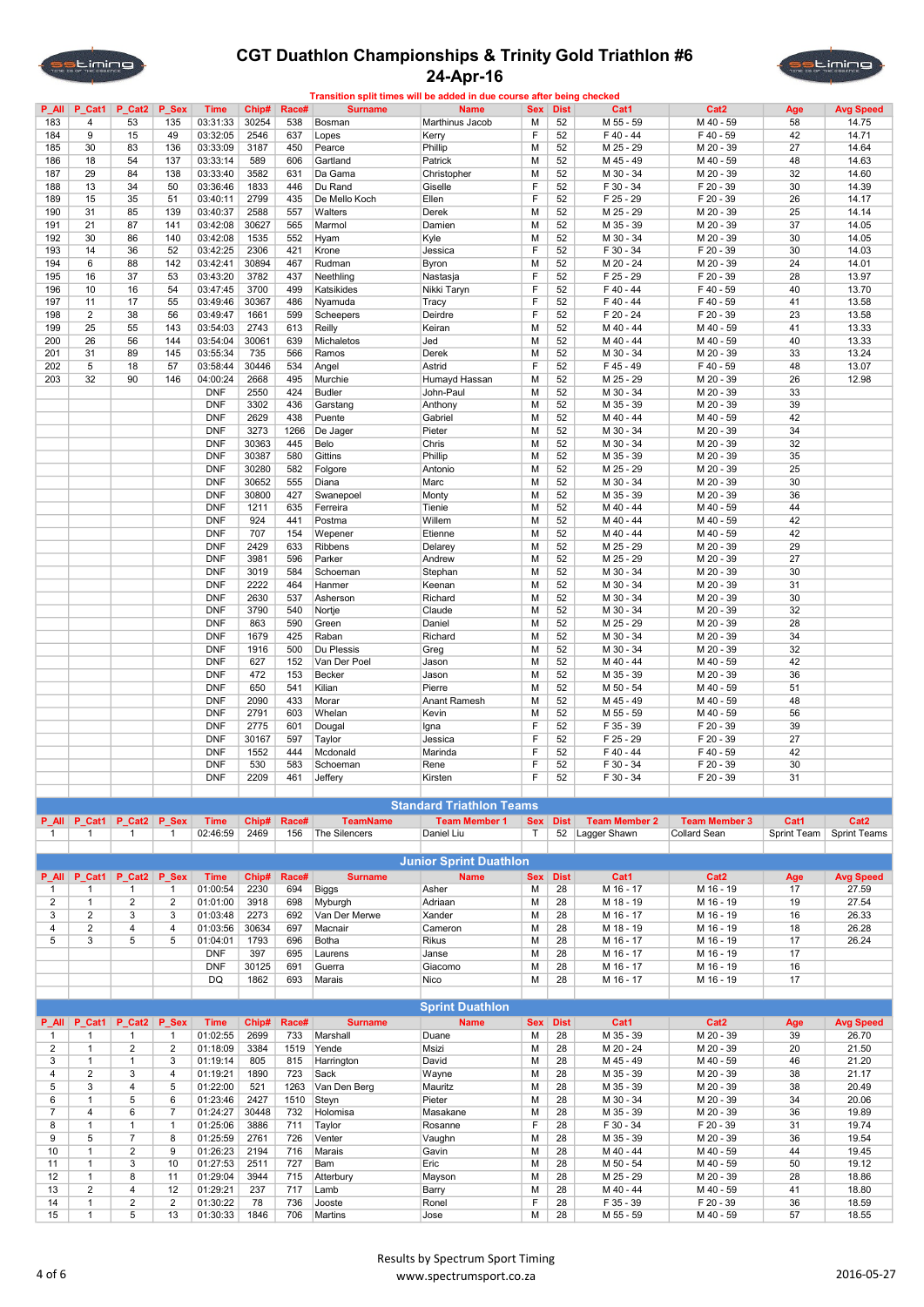



| $P$ All        |                              | P Cat1   P Cat2 | P Sex          | <b>Time</b>          | Chip#       | Race#      | <b>Surname</b>     | <b>Name</b>             | <b>Sex</b> | <b>Dist</b> | Cat1                   | Cat <sub>2</sub>       | Age      | <b>Avg Speed</b> |
|----------------|------------------------------|-----------------|----------------|----------------------|-------------|------------|--------------------|-------------------------|------------|-------------|------------------------|------------------------|----------|------------------|
| 16             | 2                            | 3               | 3              | 01:32:18             | 807         | 710        | Steingold          | Lisa                    | F          | 28          | F 35 - 39              | F 20 - 39              | 38       | 18.20            |
| 17             | $\mathbf{1}$                 | $\mathbf{1}$    | $\overline{4}$ | 01:32:48             | 30218       | 740        | Oliver             | Petro                   | F          | 28          | F40-44                 | F 40 - 59              | 43       | 18.10            |
| 18             | 2                            | 2               | $\,$ 5 $\,$    | 01:33:04             | 1013        | 719        | Van Der Merwe      | Bernice                 | F          | 28          | F40-44                 | F 40 - 59              | 44       | 18.05            |
| 19             | 6                            | $9\,$           | 14             | 01:33:42             | 3522        | 728        | Goncalves          | Ruca                    | М          | 28          | M 35 - 39              | M 20 - 39              | 37       | 17.93            |
| 20             | 2                            | 6               | 15             | 01:34:21             | 561         | 734        | Grobler            | Emile                   | M          | 28          | M 45 - 49              | M 40 - 59              | 48       | 17.81            |
| 21             | $\mathbf{1}$                 | 3               | 6              | 01:34:29             | 976         | 724        | Kirkland           | Lynda                   | F          | 28          | $F 50 - 54$            | F 40 - 59              | 53       | 17.78            |
| 22             | 3                            | $\overline{4}$  | $\overline{7}$ | 01:35:10             | 3367        | 1533       | Van Zyl            | Michelle                | F          | 28          | F 35 - 39              | F 20 - 39              | 35       | 17.65            |
| 23             | $\overline{c}$               | $\overline{7}$  | 16             | 01:35:20             | 2036        | 725        | Parker             | Neil                    | M          | 28          | M 50 - 54              | M 40 - 59              | 54       | 17.62            |
| 24             | 4                            | 5               | 8              | 01:35:38             |             | 730        |                    |                         | F          | 28          | F 35 - 39              | F 20 - 39              | 37       | 17.57            |
|                |                              |                 |                |                      | 871         |            | Harty              | Michele                 | F          |             |                        |                        |          |                  |
| 25             | $\overline{c}$               | 6               | 9              | 01:37:08             | 500         | 709        | Botha              | Dale                    |            | 28          | F 30 - 34              | F 20 - 39              | 31       | 17.30            |
| 26             | 3                            | $\overline{4}$  | 10             | 01:37:48             | 3110        | 720        | Odgers             | Allison                 | F          | 28          | F40-44                 | F 40 - 59              | 42       | 17.18            |
| 27             | 3                            | $\overline{7}$  | 11             | 01:38:07             | 2788        | 759        | Barnard            | Melissa                 | F          | 28          | F 30 - 34              | F 20 - 39              | 31       | 17.12            |
| 28             | 4                            | 8               | 12             | 01:38:15             | 30137       | 758        | Cronje             | Dalene                  | F          | 28          | F 30 - 34              | F 20 - 39              | 31       | 17.10            |
| 29             | 3                            | 8               | 17             | 01:38:48             | 2453        | 714        | Naude              | Walker                  | M          | 28          | M 40 - 44              | M 40 - 59              | 40       | 17.00            |
| 30             | $\overline{7}$               | 10              | 18             | 01:41:30             | 3836        | 731        | Harty              | Ryan                    | M          | 28          | M 35 - 39              | M 20 - 39              | 36       | 16.55            |
| 31             | $\mathbf{1}$                 | $\mathbf{1}$    | 13             | 01:42:00             | 2928        | 1531       | Kourie             | Caryl                   | F          | 28          | $F 60 - 64$            | F 60+                  | 64       | 16.47            |
| 32             | $\mathbf{1}$                 | 9               | 14             | 01:42:45             | 30441       | 810        | Grupel             | Samantha                | F          | 28          | F 25 - 29              | F 20 - 39              | 25       | 16.35            |
| 33             | 5                            | 10              | 15             | 01:43:12             | 3104        | 739        | Condes             | Katinka                 | F          | 28          | F 35 - 39              | F 20 - 39              | 37       | 16.28            |
| 34             | 8                            | 11              | 19             | 01:43:13             | 2579        | 738        | Condes             | Shaun                   | M          | 28          | M 35 - 39              | M 20 - 39              | 37       | 16.28            |
| 35             | $\overline{c}$               | 11              | 16             | 01:43:20             | 2955        | 729        | Truter             | Claire                  | F          | 28          | F 25 - 29              | F 20 - 39              | 29       | 16.26            |
| 36             | 5                            | 12              | 17             | 01:45:57             | 283         | 801        | Kassel             | Jodi-Ann                | F          | 28          | F 30 - 34              | F 20 - 39              | 30       | 15.86            |
| 37             | 3                            | 13              | 18             | 01:50:02             | 30609       | 708        | Tennassie-Goossens | Anabel                  | F          | 28          | F 25 - 29              | F 20 - 39              | 27       | 15.27            |
|                |                              |                 |                |                      |             |            |                    |                         | F          |             |                        |                        |          |                  |
| 38             | 4                            | 5               | 19             | 01:50:28             | 267         | 1522       | Pillay             | Sharon                  |            | 28          | F40-44                 | F 40 - 59              | 42       | 15.21            |
| 39             | 4                            | $9\,$           | 20             | 01:53:33             | 2849        | 718        | Voges              | Marius                  | M          | 28          | M 40 - 44              | M 40 - 59              | 40       | 14.80            |
| 40             | 6                            | 15              | 21             | 01:57:45             | 1504        | 704        | Pirie              | Natasha                 | F          | 28          | F 30 - 34              | F 20 - 39              | 31       | 14.27            |
| 41             | 7                            | 14              | 20             | 01:57:45             | 1005        | 705        | Gero               | Bronwyn                 | F          | 28          | F 30 - 34              | F 20 - 39              | 32       | 14.27            |
| 42             | $\overline{c}$               | 12              | 21             | 02:04:14             | 219         | 712        | Goncalves          | Daniel Jorge            | M          | 28          | M 25 - 29              | M 20 - 39              | 27       | 13.52            |
| 43             | 1                            | $\mathbf{1}$    | 22             | 02:21:44             | 370         | 721        | Read               | Anthony                 | M          | 28          | M 70+                  | M 60+                  | 82       | 11.85            |
|                |                              |                 |                | <b>DNF</b>           | 3518        | 703        | Smith              | Samantha                | F          | 28          | F 25 - 29              | F 20 - 39              | 29       |                  |
|                |                              |                 |                | <b>DNF</b>           | 2053        | 707        | Puente             | Caroline                | F          | 28          | $F 40 - 44$            | F 40 - 59              | 42       |                  |
|                |                              |                 |                | <b>DNF</b>           | 2091        | 735        | De Lange           | Estelle                 | F          | 28          | $F$ 40 - 44            | F 40 - 59              | 40       |                  |
|                |                              |                 |                | <b>DNF</b>           | 2894        | 701        | De Ramos           | Marly Fatima            | F          | 28          | $F 40 - 44$            | F 40 - 59              | 42       |                  |
|                |                              |                 |                | <b>DNF</b>           | 1281        | 737        | Sinclair           | Bev                     | F          | 28          | F 50 - 54              | F 40 - 59              | 51       |                  |
|                |                              |                 |                | <b>DNF</b>           | 30907       | 722        |                    | Mabel                   | F          | 28          | F 50 - 54              | F 40 - 59              | 52       |                  |
|                |                              |                 |                |                      |             |            | Coyanis            |                         |            |             |                        |                        |          |                  |
|                |                              |                 |                | <b>DNF</b>           | 2827        | 702        | Crocker            | Jaques                  | M          | 28          | M 30 - 34              | M 20 - 39              | 32       |                  |
|                |                              |                 |                | <b>DNF</b>           | 2558        | 713        | Nel                | Phillip                 | М          | 28          | M 40 - 44              | M 40 - 59              | 44       |                  |
|                |                              |                 |                |                      |             |            |                    |                         |            |             |                        |                        |          |                  |
|                |                              |                 |                |                      |             |            |                    | <b>Sprint Triathlon</b> |            |             |                        |                        |          |                  |
| <b>P_All</b>   | P Cat1                       | P Cat2          | P Sex          | <b>Time</b>          | Chip#       | Race#      | <b>Surname</b>     | <b>Name</b>             | <b>Sex</b> | <b>Dist</b> | Cat1                   | Cat <sub>2</sub>       | Age      | <b>Avg Speed</b> |
| $\mathbf{1}$   | $\mathbf{1}$                 | $\mathbf{1}$    | $\mathbf{1}$   | 01:06:23             | 1426        | 791        | Difford            | Bryan                   | м          | 26          | M 30 - 34              | M 20 - 39              | 30       | 23.50            |
| 2              | $\mathbf{1}$                 | $\mathbf{1}$    | $\mathbf{1}$   | 01:08:48             | 711         | 803        | Berry              | Jodie                   | F          | 26          | F 20 - 24              | F 20 - 39              | 21       | 22.67            |
| 3              | $\overline{c}$               | $\overline{2}$  | $\overline{2}$ | 01:11:35             | 1262        | 1530       | Kourie             | Marc                    | M          | 26          | M 30 - 34              | M 20 - 39              | 30       | 21.79            |
| 4              | $\mathbf{1}$                 | 3               | 3              | 01:14:31             | 3666        | 768        | Cathcart-James     | Wesley                  | М          | 26          | M 25 - 29              | M 20 - 39              | 27       | 20.93            |
| 5              | $\overline{c}$               | $\overline{4}$  | $\overline{4}$ | 01:14:32             | 30226       | 752        | De Santana         | Ronaldo                 | M          | 26          | M 25 - 29              | M 20 - 39              | 28       | 20.93            |
| 6              | $\mathbf{1}$                 | 5               | 5              | 01:18:14             | 2568        | 1525       | Williams           | Warren                  | М          | 26          | M 20 - 24              | M 20 - 39              | 23       | 19.94            |
| $\overline{7}$ | $\mathbf{1}$                 |                 |                | 01:21:40             |             | 760        | Mac                | Andy                    | M          | 26          | M 40 - 44              | M 40 - 59              | 43       | 19.10            |
|                |                              |                 |                |                      |             |            |                    |                         |            |             |                        |                        |          |                  |
|                |                              | $\mathbf{1}$    | 6              |                      | 30340       |            |                    |                         |            |             |                        |                        |          |                  |
| 8              | $\mathbf{1}$                 | 6               | $\overline{7}$ | 01:23:52             | 30291       | 741        | Olgiati            | Olaf                    | M          | 26          | M 35 - 39              | M 20 - 39              | 39       | 18.60            |
| 9              | $\mathbf{1}$                 | $\mathbf{1}$    | $\overline{2}$ | 01:24:15             | 30642       | 793        | Smith              | Megan                   | F          | 26          | F 16 - 17              | F 16 - 19              | 17       | 18.52            |
| 10             | 3                            | $\overline{7}$  | 8              | 01:25:01             | 2676        | 799        | Du Rand            | Sebastian               | M          | 26          | M 25 - 29              | M 20 - 39              | 26       | 18.35            |
| 11             | $\mathbf{1}$                 | $\overline{2}$  | 9              | 01:26:25             | 1049        | 782        | Macnair            | Grant                   | M          | 26          | M 45 - 49              | M 40 - 59              | 49       | 18.05            |
| 12             | $\overline{c}$               | 3               | 10             | 01:26:35             | 2164        | 779        | Smith              | Damian                  | М          | 26          | M 45 - 49              | M 40 - 59              | 49       | 18.02            |
| 13             | 3                            | 8               | 11             | 01:26:49             | 30957       | 1502       | Bachmair           | <b>Fritz Florian</b>    | М          | 26          | M 30 - 34              | M 20 - 39              | 32       | 17.97            |
| 14             | $\mathbf{1}$                 | $\overline{2}$  | 3              | 01:30:58             | 1376        | 638        | Dannhauser         | Nadia                   | F          | 26          | F 30 - 34              | F 20 - 39              | 30       | 17.15            |
| 15             | $\mathbf{1}$                 | $\mathbf{1}$    | $\overline{4}$ | 01:31:07             | 2192        | 745        | Lanz               | Monique                 | F          | 26          | F 45 - 49              | F 40 - 59              | 45       | 17.12            |
| 16             | 3                            | 4               | 12             | 01:32:53             | 983         | 812        | Hyde               | Dean                    | М          | 26          | M 45 - 49              | M 40 - 59              | 49       | 16.80            |
| 17             | $\overline{\mathbf{c}}$      | 3               | 5              | 01:33:09             | 1347        | 794        | Biani              | Nicola                  | F          | 26          | F 20 - 24              | F 20 - 39              | 24       | 16.75            |
| 18             | 3                            | 4               | 6              | 01:33:10             | 408         | 771        | Otto               | Taneal                  | F          | 26          | F 20 - 24              | F 20 - 39              | 20       | 16.74            |
| 19             | 1                            | 5               | $\overline{7}$ | 01:33:16             | 30329       | 769        | Cathcart-James     | Michelle                | F          | 26          | F 25 - 29              | F 20 - 39              | 28       | 16.73            |
| 20             | 2                            | 5               | 13             | 01:33:43             | 3847        | 772        | Boshoff            | Hein                    | М          | 26          | M 40 - 44              | M 40 - 59              | 40       | 16.65            |
|                |                              |                 |                |                      |             |            |                    |                         |            |             |                        |                        |          |                  |
| 21             | $\overline{\mathbf{c}}$<br>4 | 9               | 14             | 01:33:58             | 1769        | 795        | Taylor             | Philippe                | М          | 26          | M 35 - 39              | M 20 - 39              | 37       | 16.60            |
| 22             |                              | 10              | 15             | 01:34:22             | 30294       | 804        | Van Der Walt       | Willem                  | М          | 26          | M 25 - 29              | M 20 - 39              | 27       | 16.53            |
| 23             | $\mathbf{1}$                 | $\overline{2}$  | 8              | 01:34:52             | 223         | 798        | Halliday           | Claire                  | F          | 26          | F 40 - 44              | F 40 - 59              | 42       | 16.44            |
| 24             | 2                            | 6               | 9              | 01:35:33             | 30108       | 642        | Thorp              | Jayde                   | F          | 26          | F 30 - 34              | F 20 - 39              | 32       | 16.33            |
| 25             | $\overline{c}$               | 3               | 10             | 01:36:17             | 1028        | 811        | Gnudi              | Robyn                   | F          | 26          | $F$ 40 - 44            | F 40 - 59              | 40       | 16.20            |
| 26             | 3                            | 11              | 16             | 01:36:57             | 30429       | 751        | Clark              | Rory Edmund             | M          | 26          | M 35 - 39              | M 20 - 39              | 37       | 16.09            |
| 27             | 4                            | 12              | 17             | 01:37:42             | 1651        | 775        | Floyd              | Richard                 | М          | 26          | M 30 - 34              | M 20 - 39              | 31       | 15.97            |
| 28             | 5                            | 13              | 18             | 01:37:47             | 791         | 743        | Cassells           | Ryan                    | M          | 26          | M 30 - 34              | M 20 - 39              | 33       | 15.95            |
| 29             | 4                            | 14              | 19             | 01:37:50             | 835         | 802        | Luppnow            | David                   | М          | 26          | M 35 - 39              | M 20 - 39              | 36       | 15.95            |
| 30             | 5                            | 15              | 20             | 01:39:00             | 1565        | 748        | Bosch              | Francois                | М          | 26          | M 25 - 29              | M 20 - 39              | 26       | 15.76            |
| 31             | 1                            | $\overline{7}$  | 11             | 01:39:35             | 2472        | 423        | De Bruyn           | Debbie                  | F          | 26          | F 35 - 39              | F 20 - 39              | 36       | 15.67            |
| 32             | 1                            | 4               | 12             | 01:39:58             | 3931        | 778        | Smith              | Ruth                    | F          | 26          | F 50 - 54              | F 40 - 59              | 52       | 15.61            |
| 33             | 2                            | 8               | 13             | 01:40:03             | 1592        | 776        | Floyd              | Tamarin                 | F          | 26          | F 25 - 29              | F 20 - 39              | 29       | 15.59            |
| 34             | $\overline{\mathbf{c}}$      | 9               | 14             | 01:40:10             | 1686        | 750        | Uys                | Jacky                   | F          | 26          | F 35 - 39              | F 20 - 39              | 35       | 15.57            |
| 35             | 1                            | 6               | 21             | 01:40:29             | 2340        | 753        | Hempel             | John                    | М          | 26          | M 50 - 54              | M 40 - 59              | 54       | 15.52            |
| 36             | 3                            | 10              | 15             | 01:40:53             | 2416        | 790        | Agostinho          | Natalie                 | F          | 26          | F 30 - 34              | F 20 - 39              | 31       | 15.46            |
|                | 4                            |                 |                |                      |             |            |                    |                         | F          |             |                        |                        |          |                  |
| 37             |                              | 11              | 16             | 01:40:56             | 30485       | 808        | Van Niekerk        | Antoinette              |            | 26          | F 20 - 24              | F 20 - 39              | 24       | 15.46            |
| 38             | 4                            | 12              | 17             | 01:42:14             | 908         | 784        | Jacobs             | Stephanie               | F          | 26          | F 30 - 34              | F 20 - 39              | 34       | 15.26            |
| 39             | 3                            | $\overline{7}$  | 22             | 01:42:24             | 1362        | 809        | Vivian             | Stephen                 | M          | 26          | M 40 - 44              | M 40 - 59              | 42       | 15.23            |
| 40             | 5                            | 13              | 18             | 01:43:35             | 1402        | 787        | Erwee              | Chantelle               | F          | 26          | F 30 - 34              | F 20 - 39              | 31       | 15.06            |
| 41             | 5                            | 9               | 24             | 01:44:18             | 175         | 786        | Posthumus          | Paul Philippus          | M          | 26          | M 40 - 44              | M 40 - 59              | 42       | 14.96            |
| 42             | 4                            | 8               | 23             | 01:44:18             | 30255       | 756        | Shaw               | Jacques                 | М          | 26          | M 40 - 44              | M 40 - 59              | 44       | 14.96            |
| 43             | 4                            | 10              | 25             | 01:44:28             | 313         | 797        | Jansen Van Vuuren  | Terence                 | М          | 26          | M 45 - 49              | M 40 - 59              | 46       | 14.93            |
| 44             | 3                            | $\,$ 5 $\,$     | 19             | 01:44:50             | 1698        | 800        | Erasmus            | Shayne                  | F          | 26          | F 40 - 44              | F 40 - 59              | 40       | 14.88            |
| 45             | 5                            | 11              | 26             | 01:44:54             | 3383        | 813        | Lee                | Robert                  | М          | 26          | M 45 - 49              | M 40 - 59              | 45       | 14.87            |
| 46<br>47       | $\overline{\mathbf{c}}$<br>5 | 16<br>17        | 27<br>28       | 01:45:23<br>01:46:10 | 1629<br>327 | 620<br>805 | Prinsloo<br>Harris | Alwyn<br>Brendan        | м<br>М     | 26<br>26    | M 20 - 24<br>M 35 - 39 | M 20 - 39<br>M 20 - 39 | 24<br>39 | 14.80<br>14.69   |